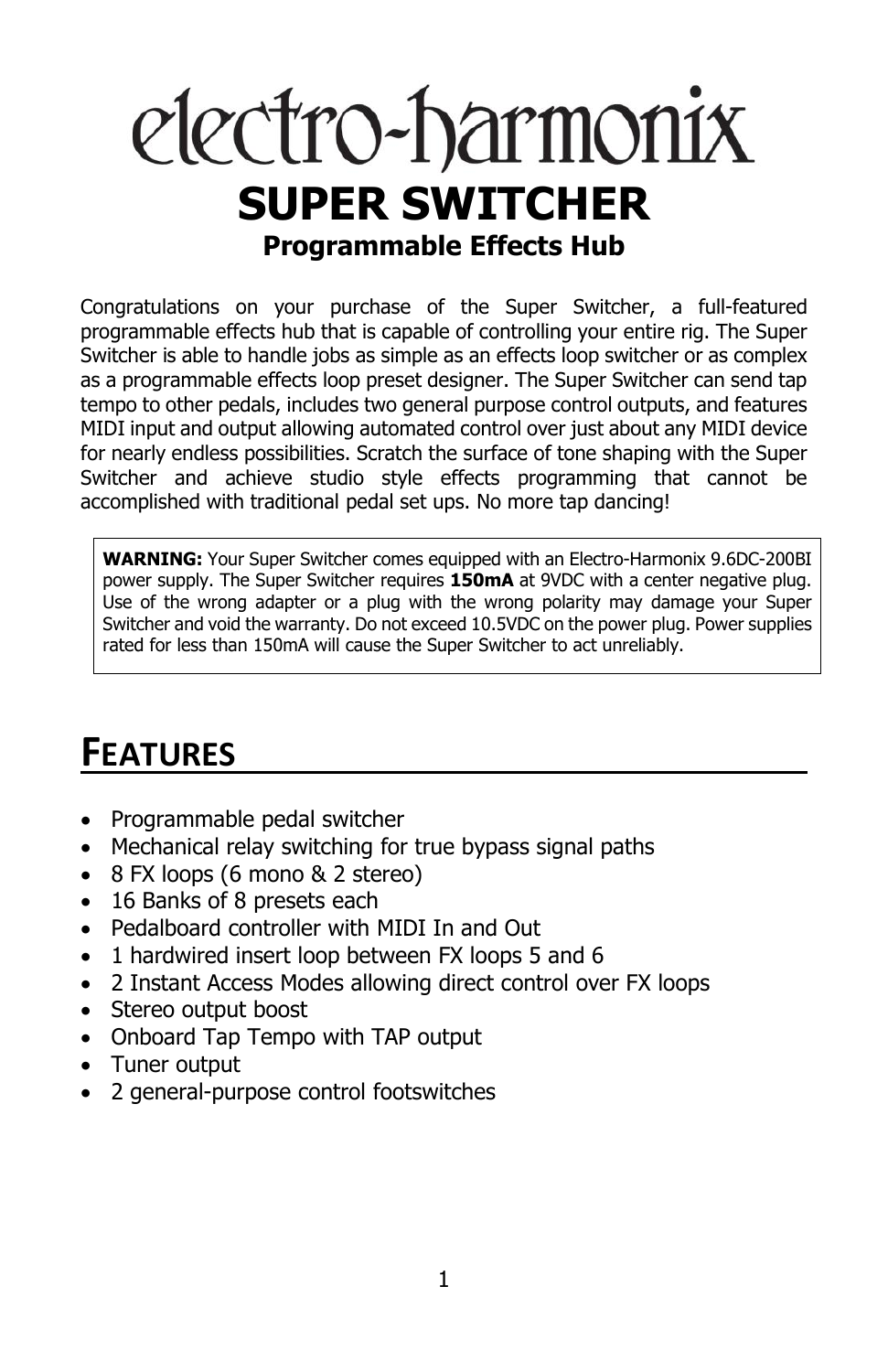## **TABLE OF CONTENTS**

| Warranty Information and Compliance 16 |  |
|----------------------------------------|--|

### **NOTES AND SPECIFICATIONS**

- Audio input impedance:  $2M\Omega$  (buffer or boost only)
- Audio output impedance for each output:  $470\Omega$  (buffer only)
- Audio output impedance for each output:  $1K\Omega$  (boost on)
- Current draw: 150mA
- Maximum input signal level: +11 dBu
- Bypass: Mechanical relay true bypass switching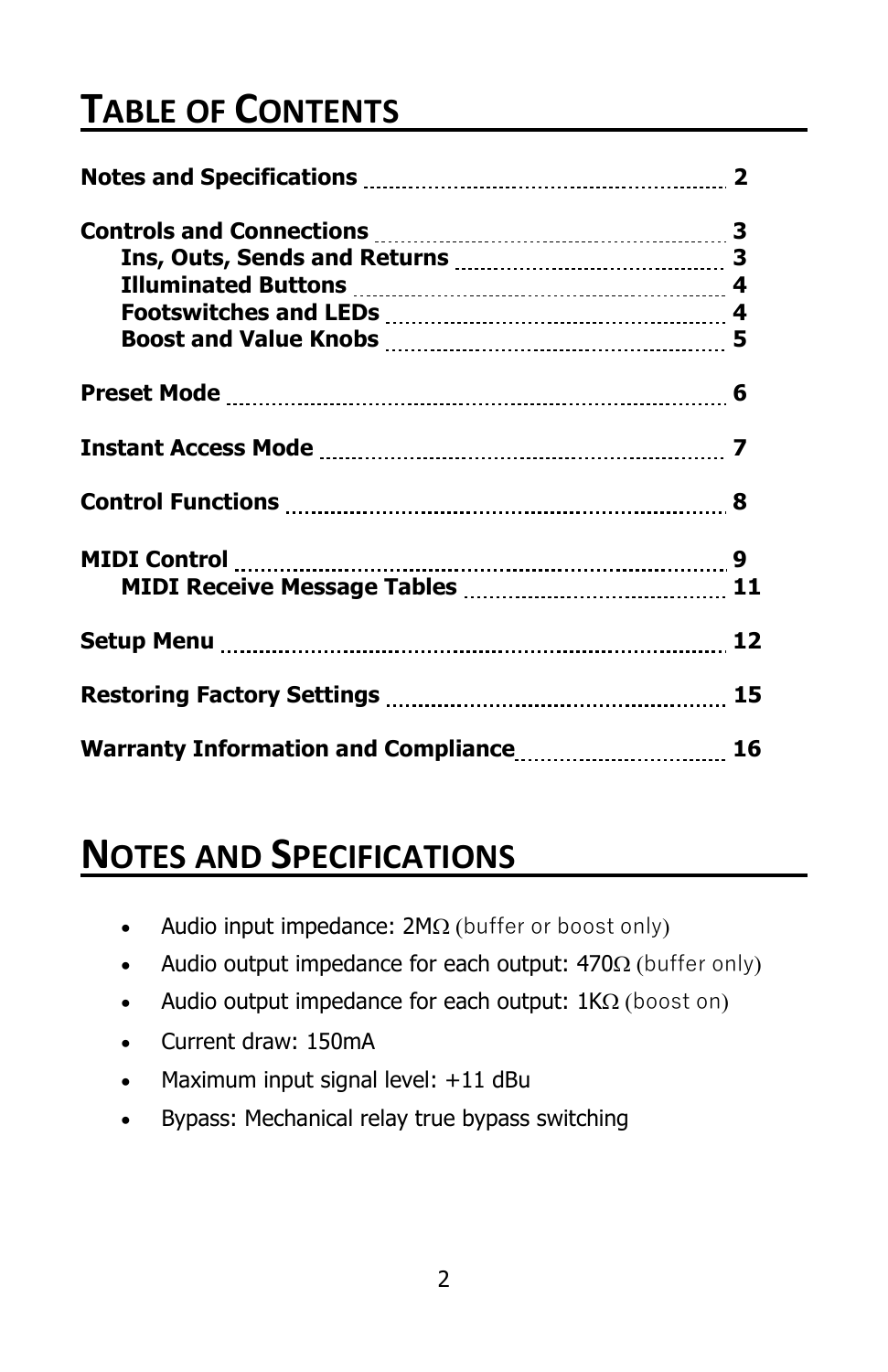### **CONTROLS AND CONNECTIONS**

### **- INS, OUTS, SENDS AND RETURNS -**

The Super Switcher has eight switchable effects loops, an insert loop, mono input and stereo outputs.

**Mono Input:** Connect your guitar or instrument to the IN jack.

**Stereo Outputs:** Connect your amp(s), other effects pedals or mixer to the OUT L and OUT R jacks. We recommend only using the L channels if working in mono throughout your signal chain.

**Mono Effects Loops 1-6:** Active when illuminated buttons L1-6 are lit.

- Effects loops 1-6 are mono loops arranged in series. Loops 1-6 correspond respectively to the illuminated buttons L1-6. When the illuminated button is lit, the corresponding effects loop is active and the signal is routed out the SEND jack and in through the RTN (return) jack.
- NOTE: If the loop is active with nothing plugged into it, the signal will be cut off and no sound will come out of the output.

**Insert Loop:** Always on, hardwired loop between effects loops 5 and 6.

- Series insert loop is placed between effects loops 5 and 6
- When nothing is plugged into the SEND and RETURN of the insert loop the signal bypasses the insert loop.
- If an effect is placed in the insert loop, the signal will always be routed through the effect.
- Perfect for always having manual control of a certain effect.
- Ideal for an always ON type of effect such as a volume pedal.
- The Insert Loop is active even when master bypass is engaged.

**Stereo Effects Loops 7-8:** Active when buttons L7-8 are lit.

- **•** Effects loops  $\overline{7}$  &  $\overline{8}$  are stereo loops arranged in series. When either of their illuminated buttons are lit (L7-8), the corresponding effects loop is active.
- Loop 7 has a single, mono SEND jack.
- Loop 7 has separate left and right RTN jacks.
- Loop 8 has separate left and right SEND jacks.
- Loop 8 has separate left and right RTN jacks.
- Loop 7 or 8 can be used in mono: connect to only their L channels.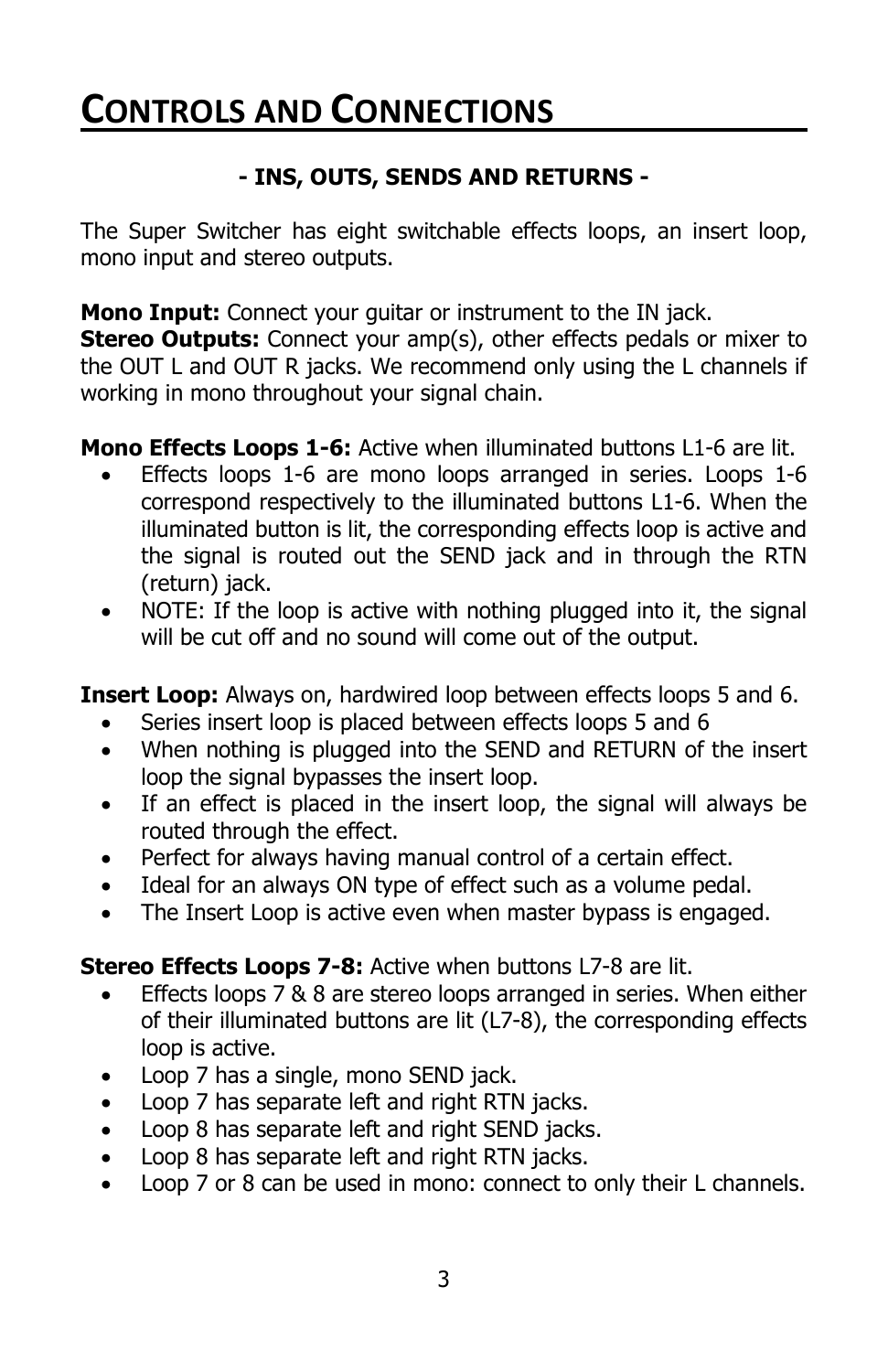**Bypass Switching:** Analog, mechanical relay bypass switching.

• With no additional features enabled (buffer, boost, etc.) the Super Switcher features mechanical relay true bypass switching.

**Master Bypass:** The Super Switcher's CTRL 1 footswitch can be set up to engage master bypass. Master bypass connects the input signal to both OUT L and OUT R. The hardwired Insert Loop between Loops 5 & 6 is still active, even in master bypass.

### **- ILLUMINATED BUTTONS -**

There are 10 illuminated buttons on the Super Switcher: L1-8, PC & CC.

### **L1-8 (Loop1 – Loop8):**

- The illuminated buttons for loop 1-8 both control and display the on/off status of the corresponding effects loop.
- Pressing an illuminated button will light the button and enable the corresponding effects loop.

### **PC and CC Buttons:** MIDI Program Change and Control Change.

- The illuminated buttons for PC and CC control the message transmit status for the Super Switcher.
- When the PC illuminated button is pressed the Super Switcher will transmit the associated Program Change information.
- When the CC illuminated button is pressed the Super Switcher will transmit the associated Control Change information.
- The PC and CC buttons are also used to edit MIDI messages.

### **- FOOTSWITCHES AND LEDS -**

### **Footswitches 1-8:**

- Footswitches 1-8 engage and disengage the corresponding presets 1-8 for the bank that is currently selected.
- In both Instant Access Modes: *IA* or *IA2*, footswitches 1-8 directly control the corresponding on/off status of effects loops 1-8.

### **Footswitches BANK UP and BANK DOWN:**

• BANK UP and BANK DOWN footswitches increment or decrement through the preset banks. There are 16 banks each with 8 presets.

### **PRESET Footswitch:**

The PRESET footswitch toggles the Super Switcher between its normal Preset Mode and a manual mode called Instant Access Mode.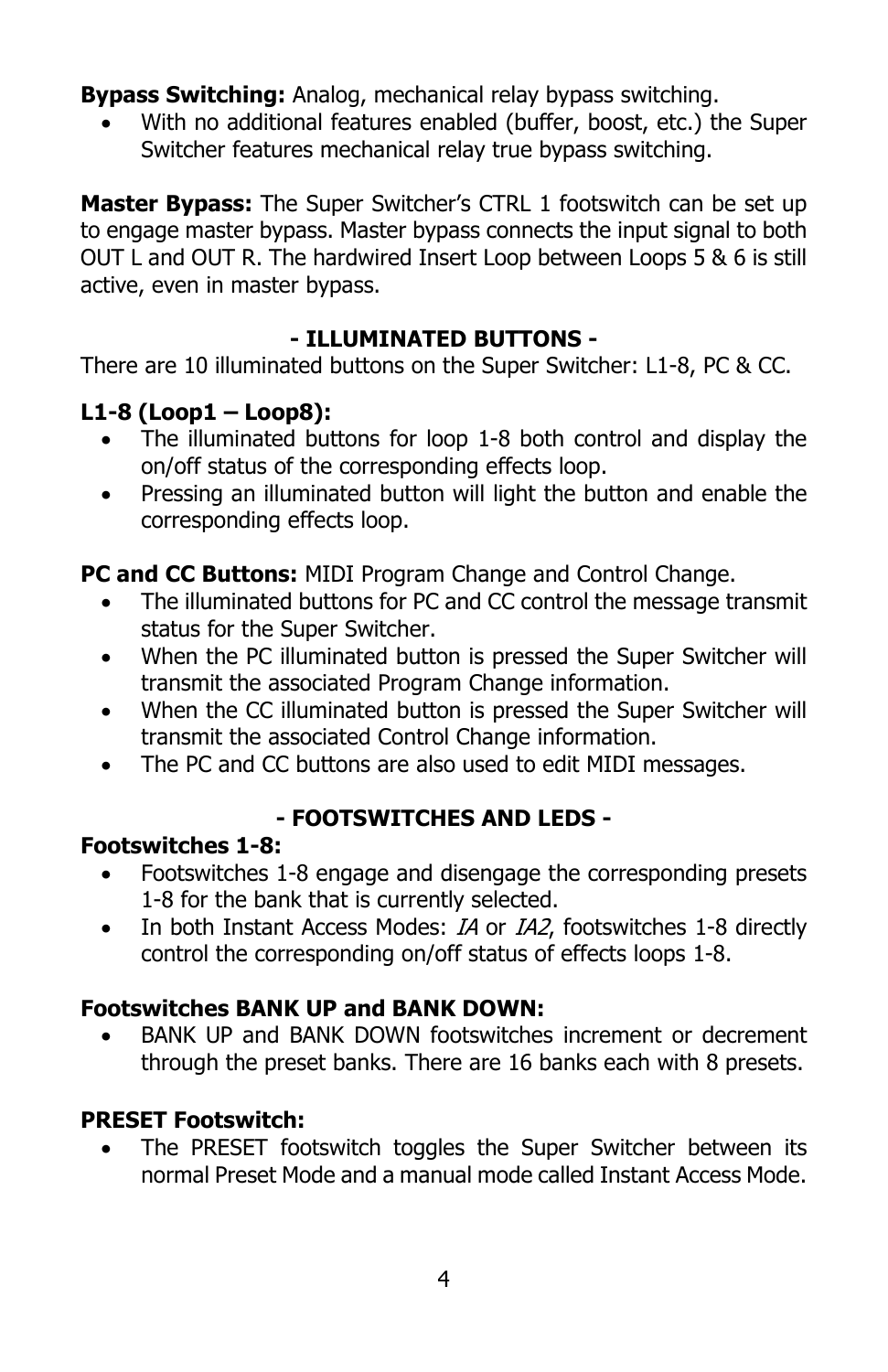### **TAP Footswitch:**

- Two or more presses on the TAP footswitch updates the BPM setting for the Super Switcher.
- The TAP footswitch also controls the tempo signal that is output from the TAP jack.

### **TUNER Footswitch:**

- When the TUNER footswitch is pressed, the Super Switcher sends the IN signal directly to the TUNER jack.
- When TUNER is active, the Super Switcher's effects loops and outputs are muted.

### **BOOST Footswitch:**

- The BOOST footswitch turns ON/OFF the stereo output boost.
- The BOOST circuit is after loop 8.

### **CTRL 1 Footswitch:**

- The CTRL 1 footswitch can be used to switch amp channels, trigger remote effects etc.
- CTRL 1 can be set normally open or closed.
- CTRL 1 can be set to momentary or latching.
- CTRL 1 can be set as a master bypass button.

### **CTRL 2 Footswitch:**

- The CTRL 2 footswitch can be used to switch amp channels, trigger remote effects, etc.
- CTRL 2 can be set to normally open or closed.
- CTRL 2 can be set to momentary or latching.

### **- BOOST AND VALUE KNOBS -**

### **BOOST Knob:**

- The BOOST knob is a manual analog control for the switchable stereo output clean boost.
- At fully counter-clockwise, boost is at unity gain. Turn up the BOOST knob for a volume boost.
- The maximum gain of the Boost circuit is +20dB.

### **VALUE Rotary Encoder Knob:**

- The VALUE knob is a rotary encoder with a push button. This knob continuously turns in either direction. VALUE is used to navigate and edit the Super Switcher's menus.
- VALUE can be used to edit the BPM of the Super Switcher, change banks, navigate menus and change settings.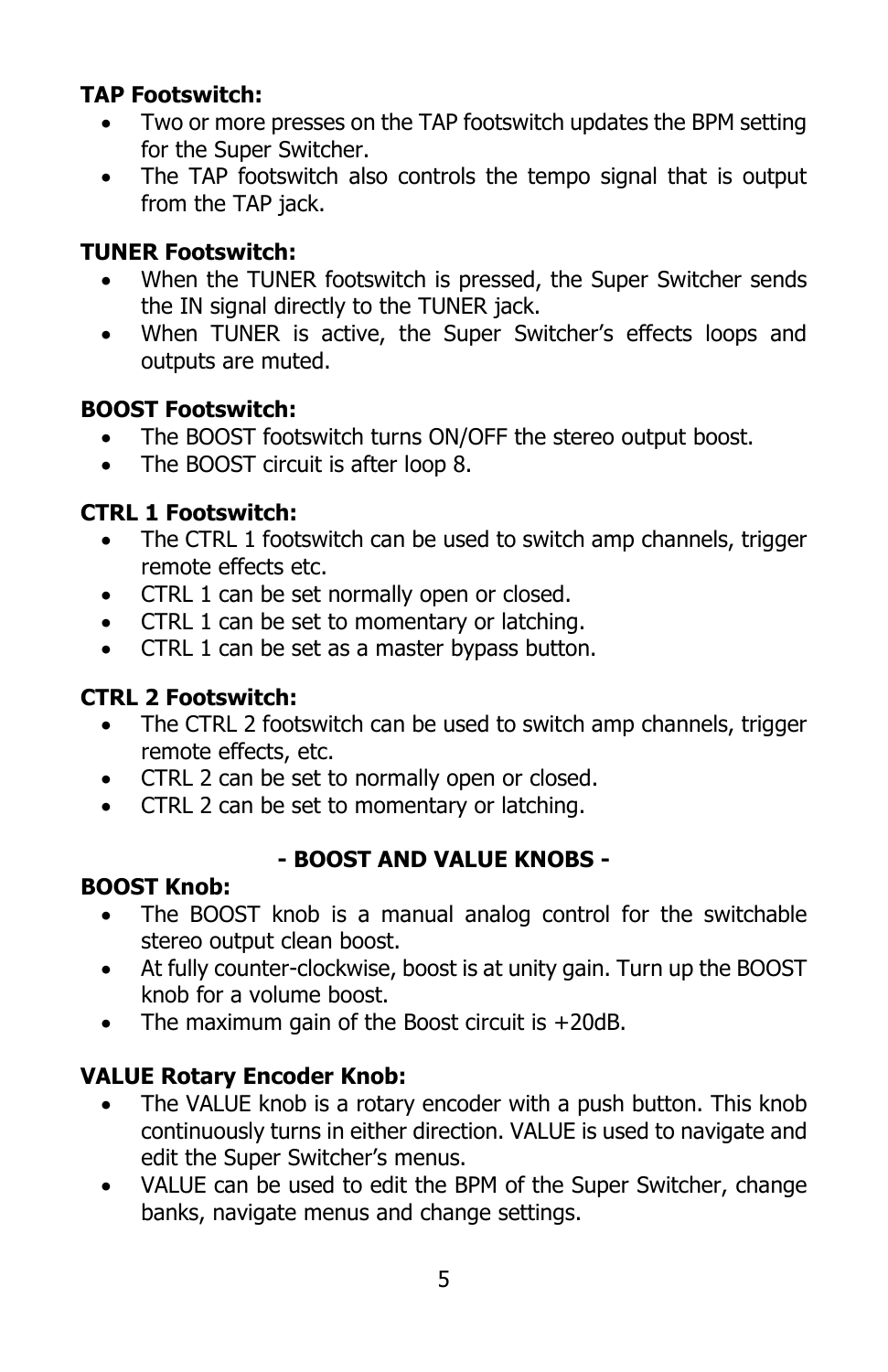## **PRESET MODE**

### **ENGAGE PRESETS**

Preset Mode is the main default mode for the Super Switcher.

When in Preset Mode, the PRESET footswitch LED will be lit, and the character display will show the current BANK number.

In Preset Mode each footswitch: 1-8, engages or disengages the saved preset: 1-8 for the current bank.

### **SELECTING BANKS**

To change the current bank press the BANK UP or BANK DOWN footswitch. VALUE can also be turned to change banks.

When a bank change is made, the bank number in the character display will begin to blink. The new bank is not active until you press the VALUE encoder button. The newly selected bank will load with no preset selected.

Alternatively, both a new bank and a preset can be loaded by pressing footswitches 1-8 while the bank numbers are blinking. The new preset will load and the display will stop blinking.

The display will also stop blinking if you return to the current bank without activating a new preset.

### **EDITING/SAVING PRESETS**

The Super Switcher automatically saves any edits that are made to the current preset.

Presets are saved at the time you press footswitch 1-8. Whether you disengage the current preset or directly engage a different preset, any edits will be saved to the preset that was being worked on.

When a preset is engaged, press the illuminated buttons to enable or disable effects loops and MIDI messages. The control functions such as BOOST, CTRL 1 and CTRL 2 can also be saved per preset.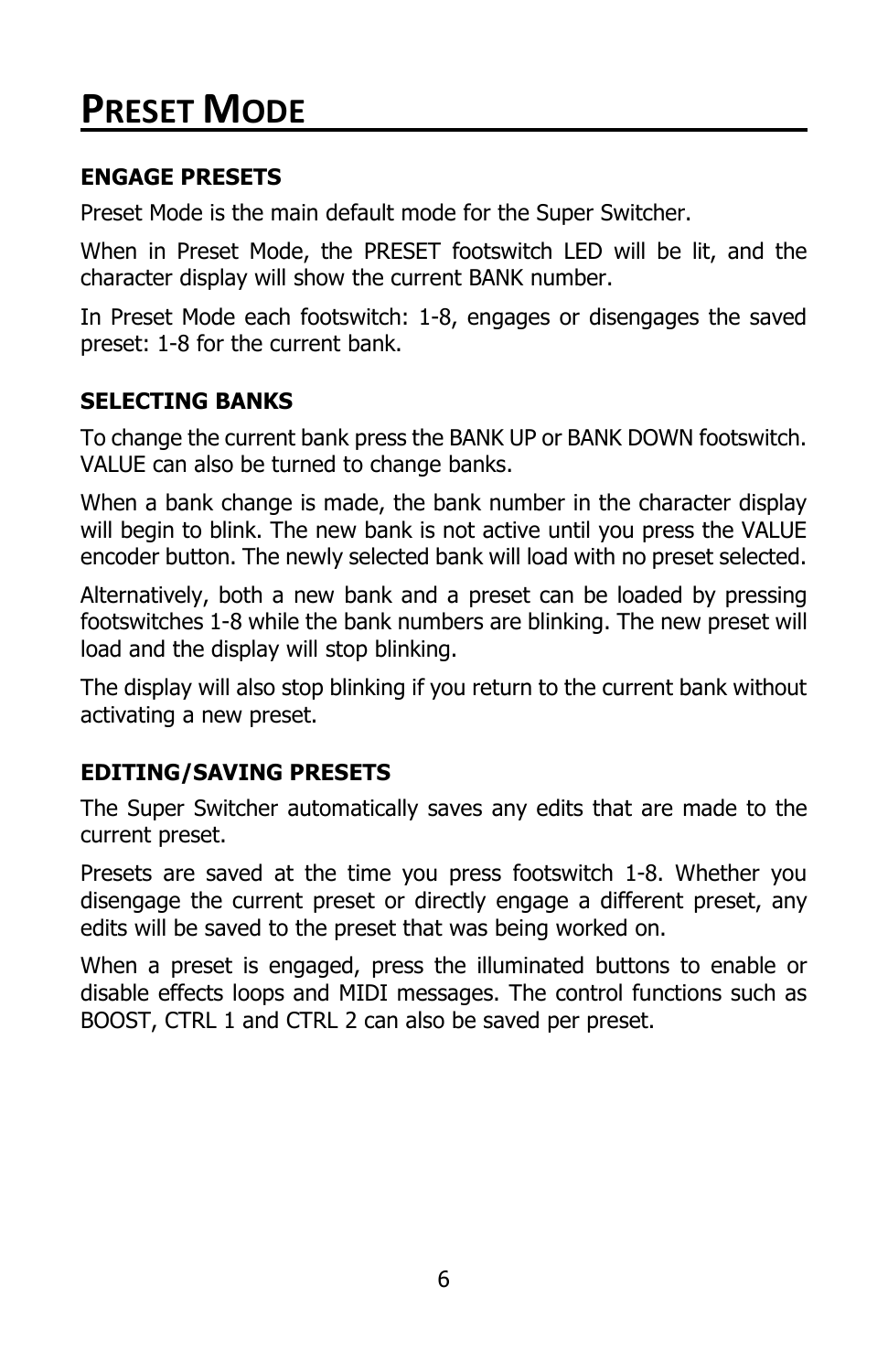## **INSTANT ACCESS MODE**

#### **INSTANT ACCESS MODE 1**

Instant Access Mode 1 is used to have instant access to all of the effects loops using the current preset as a basic set up.

**ENTERING INSTANT ACCESS MODE 1**: When a preset is active, pressing the PRESET footswitch will turn off the PRESET LED and the Super Switcher will enter Instant Access Mode. The Character display will read IA. The LEDs for footswitches 1-8 will change to mirror the illuminated buttons. If preset 01.1 had loops 4 and 6 engaged, in Instant Access Mode, the LEDs for footswitches 4 and 6 will light. The LED for footswitch 1 will turn off since that effect loop is not active.

**MAKING CHANGES**: Instant Access Mode can be used to quickly turn effects on and off within a current preset. Simply press the footswitch or press the illuminated button to engage or disengage the corresponding effects loop.

**SAVING CHANGES**: To save the changes made in Instant Access Mode to the current preset, press and hold the PRESET footswitch until the IA character display blinks for a second. Any changes made will be lost if Instant Access Mode is exited without saving.

**EXITING INSTANT ACCESS MODE 1**: To return to Preset Mode press the PRESET footswitch. Depending on whether the edits made in Instant Access Mode were saved, either the old preset will reload, or the new preset with the new changes will load.

### **INSTANT ACCESS MODE 2**

Press the PRESET footswitch while no preset is active and the Super Switcher will enter the 2nd Instant Access Mode. IA2 will show on the character display and the IA2 preset will be loaded. IA2 will auto save any changes made to the IA2 preset. There is only one IA2 preset and it can be called from any bank as long as no preset is active. To exit simply press the PRESET footswitch.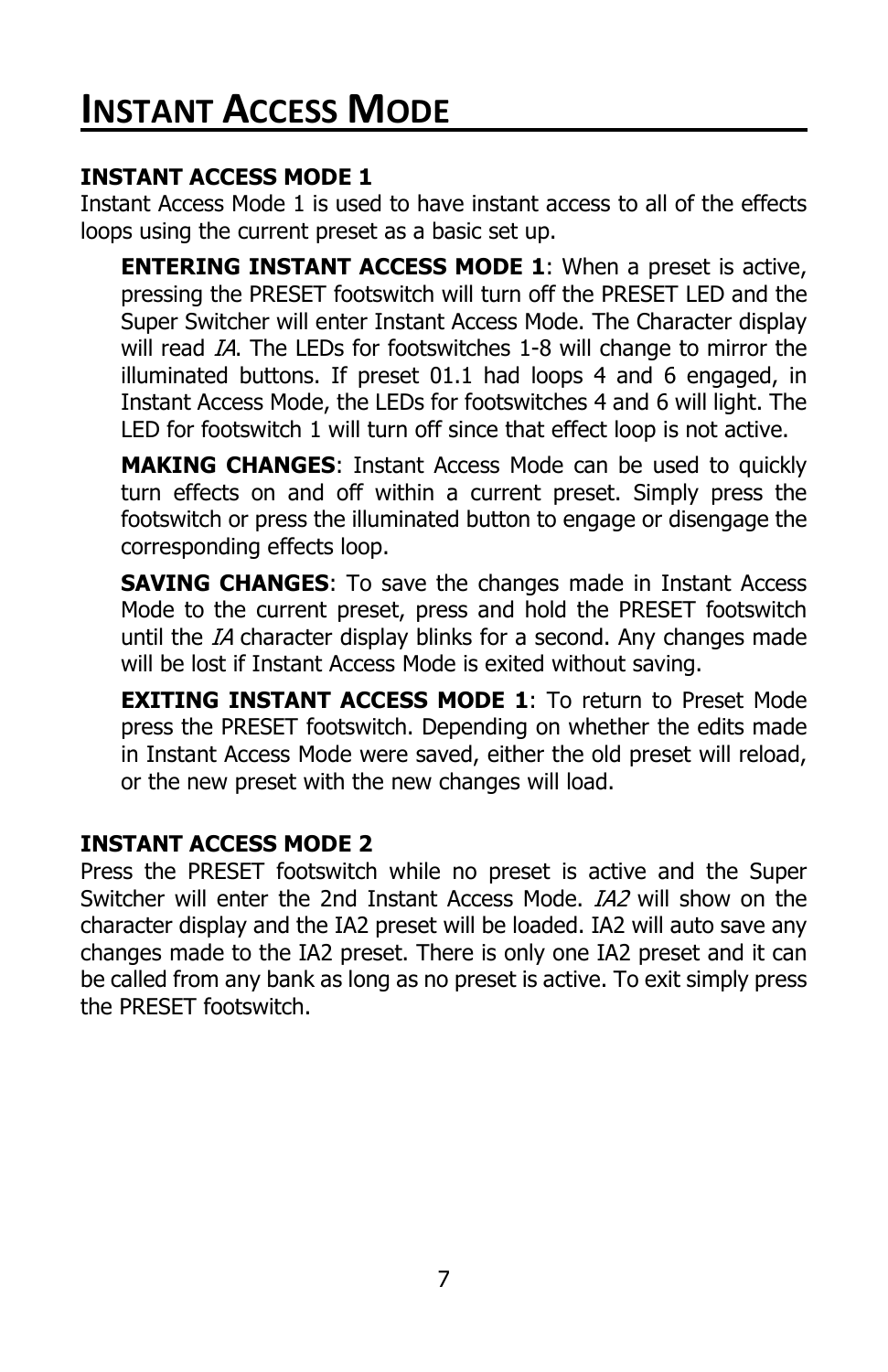## **CONTROL FUNCTIONS**

### **BOOST**

The Super Switcher has a clean boost function that is placed after loop 8 at the output of the signal chain. The boost is stereo—using the boost function will not collapse a stereo signal to mono. The boost function can be turned on and off at any time by pressing the BOOST footswitch. The ON/OFF status of the boost function can be saved per preset but the amount of boost gain can only be adjusted by turning the BOOST knob. **The BOOST knob setting is not saved with presets**.

### **CTRL 1 & CTRL 2**

The Super Switcher has two control functions that can be used as generalpurpose switches. This is useful to change channels on amplifiers, turn amp reverb or tremolo on and off, or switch parameters on effects pedals remotely. The control functions can be configured as normally open or normally closed switches. Latching or momentary behavior can also be selected. The CTRL 1 function can also be set up to act as a master bypass for the Super Switcher's effect loops.

Engage/disengage the control functions by pressing the CTRL 1 or CTRL 2 footswitches. The control functions are always live and available. The control function ON/OFF status can be saved per preset. Each switches setup behavior is global for CTRL 1 and CTRL 2 and not saved with presets. **See SETUP MENU.**

### **TAP FOOTSWITCH & OUTPUT**

The Super Switcher has an auxiliary output jack for tap tempo. This output can be configured to send out different signals based on the setup. **See SETUP MENU**.

When the  $tAP$  setting is set to  $ON$ , the Super Switcher automatically outputs updated tap signals based on adjusting the BPM with the VALUE knob or new tempo information from the TAP footswitch. The Super Switcher waits until a new BPM is set and then sends four tap pulses from the TAP output jack. If the Super Switcher is receiving MIDI clock, the TAP output will continuously send a tap signal at the same tempo as the MIDI clock.

When tAP setting is set to OFF, the TAP output directly mirrors presses to the TAP footswitch, behaving like a manual tap tempo footswitch.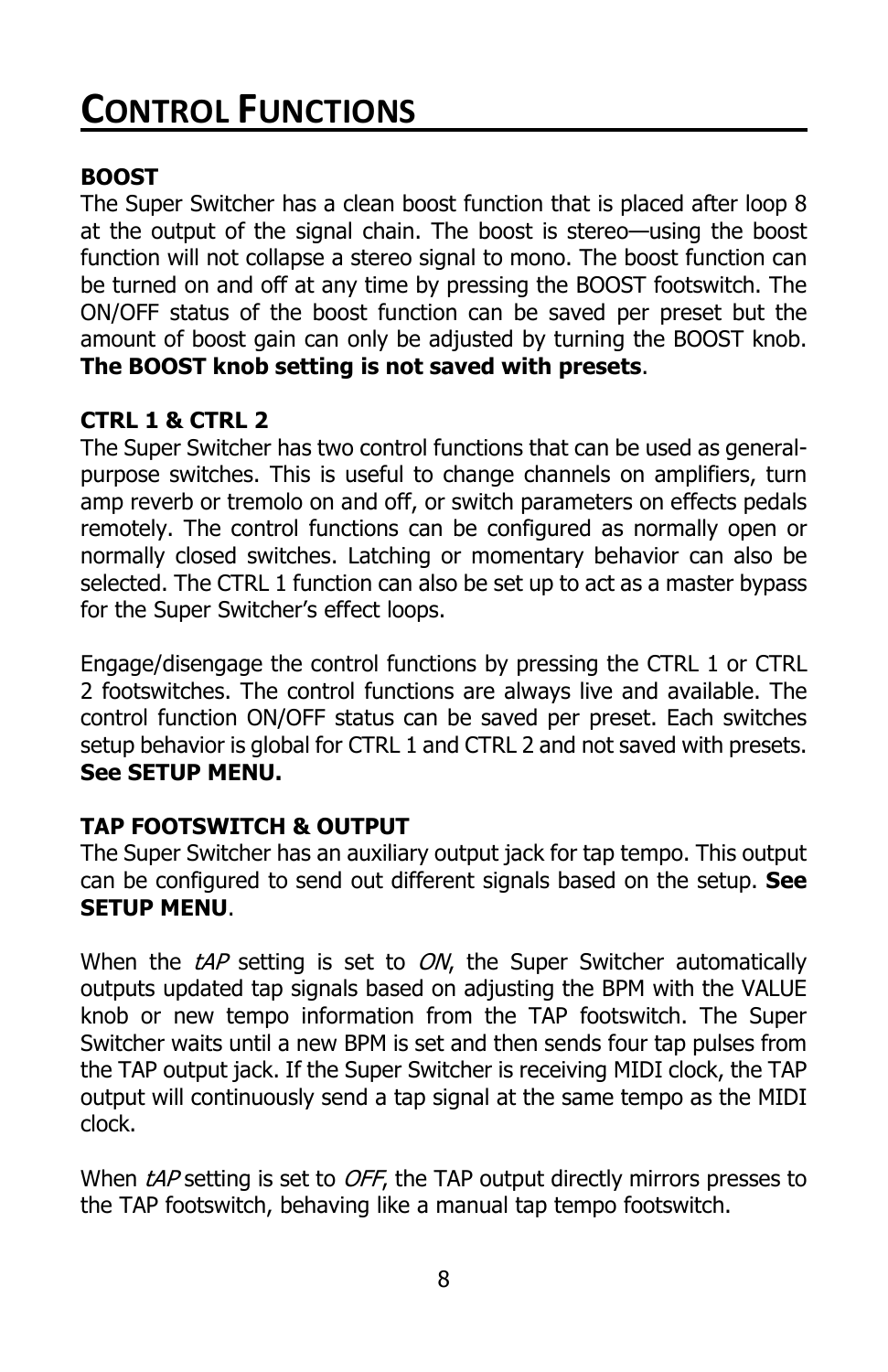## **MIDI CONTROL**

### **PROGRAM CHANGE MESSAGES**

The Super Switcher can send MIDI program change (PC) messages with preset changes. For each preset, the Super Switcher can send one program change message on any one channel or on all MIDI channels (OMNI).

### **ENABLE PC MESSAGE**:

• With the required preset active, press and release the PC illuminated button to engage or disengage the PC message for the selected preset. When the button is lit, the PC message is enabled for the given preset so that each time the preset is recalled, the PC message is output from the MIDI OUT port.

### **EDIT PC MESSAGE & CHANNEL**:

- With the required preset active, press and hold the PC illuminated button. The PC button will begin to blink and the character display will show PCN.
- PCN represents the PC message to be sent. Turning VALUE will show ChL, which represents the PC message's MIDI channel.
- With the character display showing PCN, press VALUE. The character display will show a three-digit number.
- Turn VALUE to select the PC message number. The range is 000- 127.
- Press VALUE again to go back to PCN.
- Turn VALUE so the display shows ChL. Press and release VALUE.
- Turn VALUE to select the PC send channel. The range is 01-16 and ONI for Omni, which sends the PC message on all channels.
- Press and hold VALUE to exit PC message edit.

### **CONTROL CHANGE MESSAGES**

The Super Switcher can send MIDI Control Change (CC) messages—aka continuous controller messages—with preset changes. For each preset, the Super Switcher can send one full CC message. The Super Switcher can send the message on any one channel or OMNI.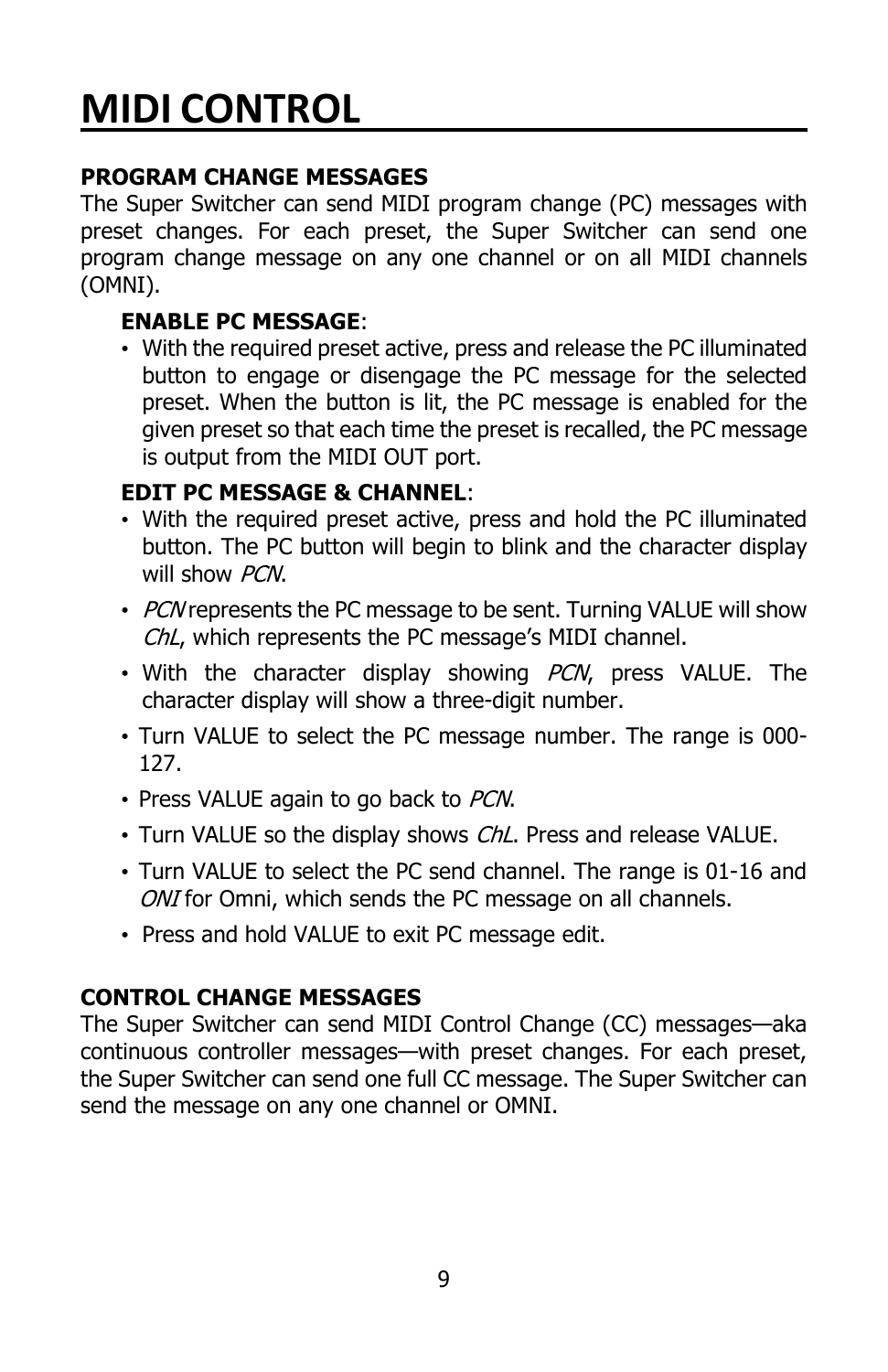### **ENABLE CC MESSAGE**:

• Press the CC illuminated button to engage or disengage the CC message for the selected preset. When the illuminated button is lit, the CC message is enabled and will be sent whenever the selected preset is recalled.

### **EDIT CC MESSAGE & CHANNEL**:

- With the required preset active, press and hold the CC illuminated button. The CC button will begin to blink and the character display will show CCN.
- CCN is used to edit the CC number. Turning VALUE will show CCU to edit the CC value, and ChL to edit the CC send channel.
- With the character display showing CCN, press VALUE. The character display will show a three-digit number.
- Turn VALUE to select the CC number. The range is 000-127.
- Press and release VALUE again to go back.
- Turn VALUE so that the display shows CCU. Press and release VALUE to edit the CC message's value. The range is 000-127.
- Press and release VALUE again to go back.
- Turn VALUE so that the display shows ChL. Press and release VALUE to edit the CC message's MIDI channel. The range is 01-16 plus ONI for Omni, which sends the CC message on all channels.
- Press and hold VALUE to exit CC message edit.

### **MIDI RECEIVE**

The Super Switcher can be controlled by other MIDI devices. **See SETUP MENU**. Global values for MIDI receive channel, MIDI thru and MIDI clock ON/OFF are available in SETUP.

The tables on the following page list the Program Change (PC) and Control Change (CC) messages that the Super Switcher responds to on its MIDI IN connector.

**PC Messages:** Use PC messages to directly load presets through MIDI. For example, if you want directly load preset 03.1, send PC 16.

**CC Messages:** Use CC messages to directly perform button pushes through MIDI. CC Values 0-63 send an "off" message, 64-127 send "on". We recommend interleaving on and off messages for the same button push.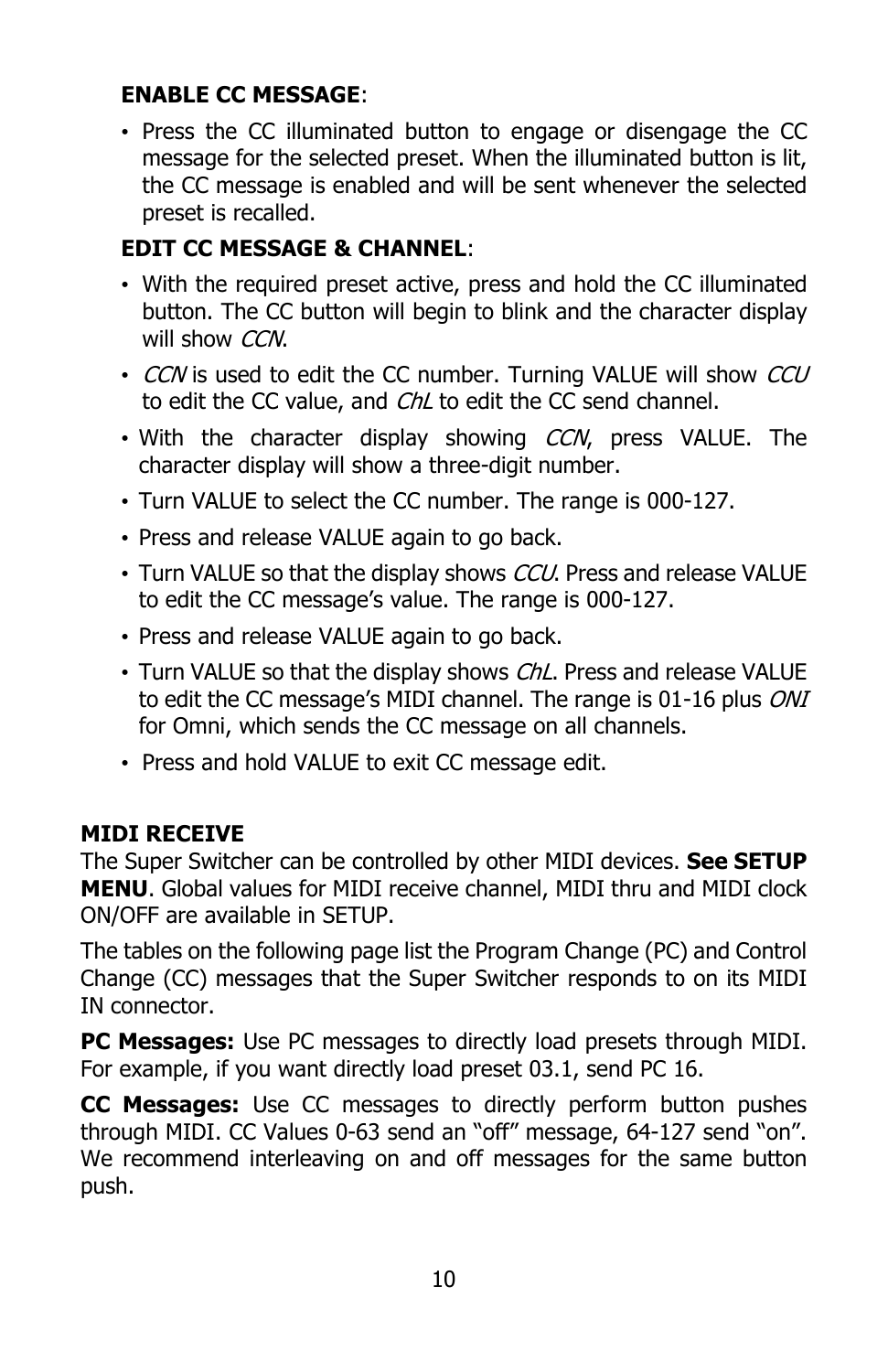### **PC RECEIVE MESSAGES**:

| <b>PC Number</b>        | <b>Preset</b> |
|-------------------------|---------------|
| 0                       | 01.1          |
| 1                       | 01.2          |
| $\overline{\mathbf{2}}$ | 01.3          |
|                         |               |
| 8                       | 02.1          |
| 9                       | 02.2          |
|                         |               |
| 126                     | 16.7          |
| 127                     | 16.8          |

### **CC RECEIVE MESSAGES**:

| <b>CC Number</b> | <b>Function</b>  |
|------------------|------------------|
| 102              | Loop 1           |
| 103              | Loop 2           |
| 104              | Loop 3           |
| 105              | Loop 4           |
| 106              | Loop 5           |
| 107              | Loop 6           |
| 109              | Loop 7           |
| 108              | Loop 8           |
| 110              | <b>Boost</b>     |
| 111              | <b>Tuner</b>     |
| 112              | <b>Control 1</b> |
| 113              | <b>Control 2</b> |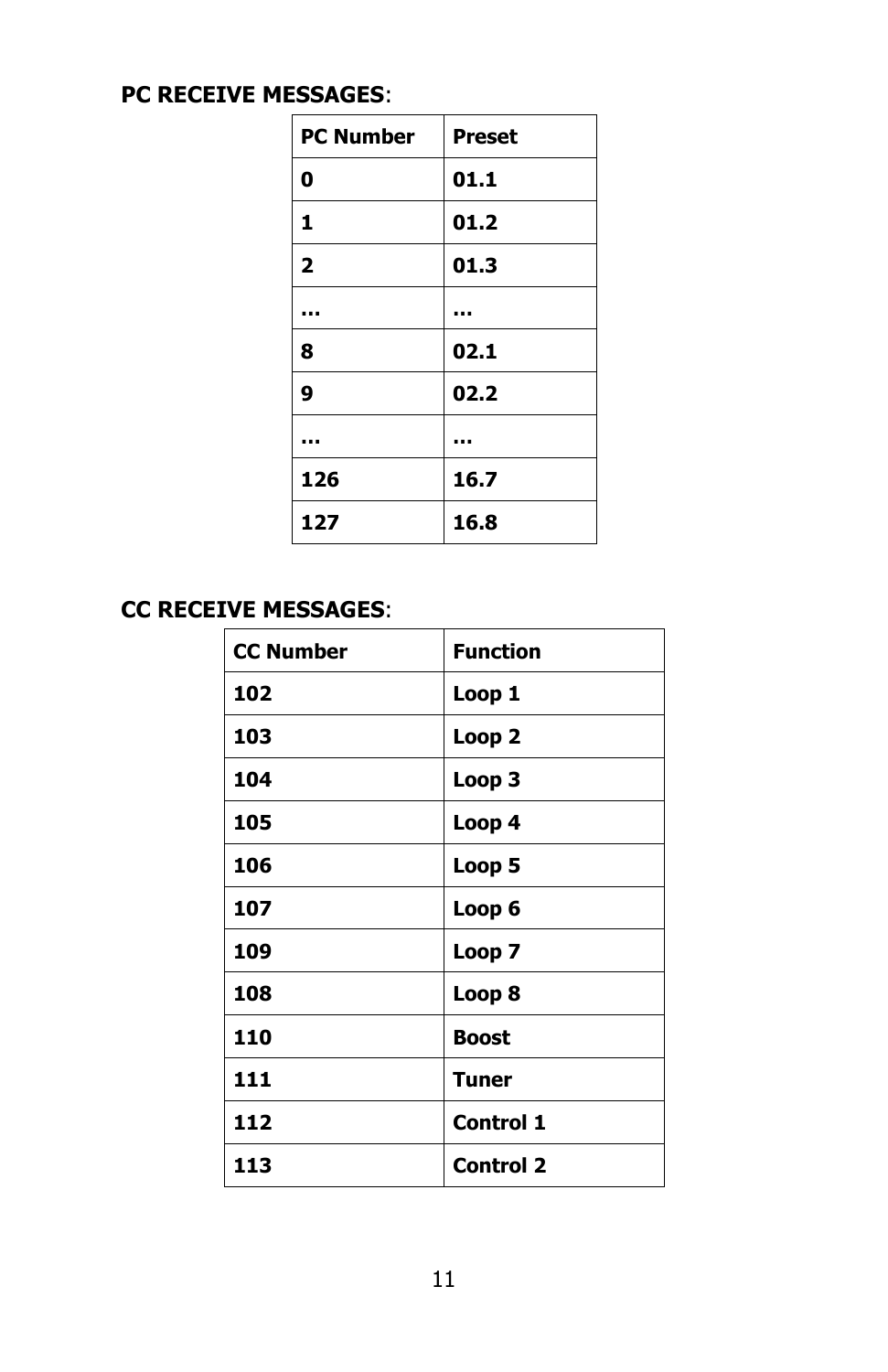## **SETUP MENU**

### **GLOBAL SETTINGS**

The Super Switcher has many global settings that help to maximize flexibility. Access the Global Settings menu by doing the following:

### **ACCESS AND NAVIGATE GLOBAL SETTINGS MENU:**

- Make sure you are in Preset mode. The display should **not** show IA or IA2. If it does, press the PRESET footswitch.
- Ensure a preset is not loaded. For example, the display might show  $01.2$ . Unload the preset by pressing footswitch 2. Now the display shows 01..
- Press and hold the VALUE knob for a couple seconds. The character display will change to bFr.
- The Global Settings menu is now active.
- Turn the VALUE knob to scroll through all Global Settings headings, such as bFR, bPn, tAP, etc.
- Press and release VALUE to jump in and out of each setting.
- Turn VALUE to change the settings' value. Press and release VALUE to jump back up to the headings.

### **BUFFER SETTING (bFr)**:

- The bFr setting controls the status of the input buffer. This is a global setting and not per preset. The input buffer can help if long runs of cables are causing high-end loss, particularly between the Super Switcher and its effects loops or to an amplifier.
- Press and release VALUE to set the status of the buffer. Turn VALUE to select ON or OFF.
- Press VALUE knob to go back. Turn VALUE to show bPN.

### **BPM SETTING (bPN)**:

- The bPN setting controls whether newly received BPM information is applied globally to all presets or only to the selected preset.
- Press and release VALUE to set the status of the BPM setting. Then turn VALUE to select LOC or GLO.
- LOC setting only updates the selected preset. GLO will update the BPM of the entire Super Switcher.
- Press and release VALUE to go back. Turn VALUE to show tAP.

### **TAP SETTING (tAP)**: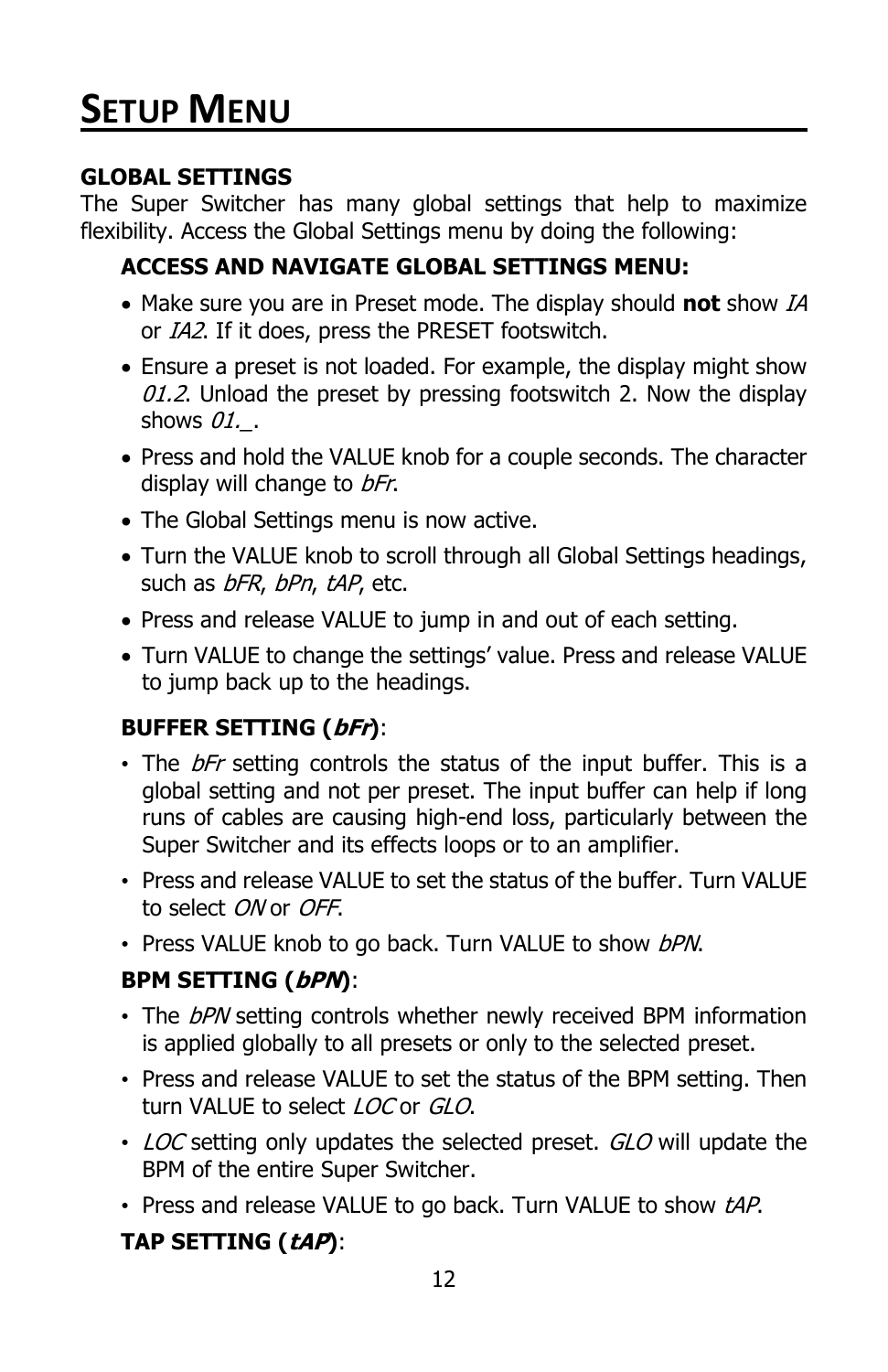- When  $tAP$  is set to  $ON$ , the Super Switcher automatically outputs tempo signals via the TAP output jack based on preset BPM or received MIDI clock. When tAP is set to OFF, the TAP output only sends signals that mirror presses of the TAP footswitch.
- Press and release VALUE to set the status of the TAP output. Turn VALUE to select ON or OFF.
- ON sets the TAP output to automatic; four tap signals will be sent out every time the BPM is updated. OFF will set the TAP output to work like a manual tap tempo footswitch.
- Press and release VALUE to go back. Turn VALUE to show Ct1.

### **CONTROL 1 SETTING (Ct1)**:

- The Ct1 setting controls the function of the CTRL 1 footswitch.
- Press and release VALUE, the character display will show NO. Turn VALUE to select NO or NC. This is the switch behavior "normally open" or "normally closed". Normally open is most common. Press and release VALUE again to show LAt.
- Turn VALUE to select between *LAt* for latching, *NON* for momentary and bP for master bypass.
- Press and release VALUE to go back. Turn VALUE to show Ct2.

### **CONTROL 2 SETTING (Ct2)**:

- The Ct2 setting controls the function of the CTRL 2 footswitch.
- Press and release VALUE and the character display will show NO. Turn the encoder knob to select NO or NC. This is the switch behavior "normally open" or "normally closed". Normally open is most common. Press and release VALUE again to show LAt.
- Turn VALUE to select between LAt for latching and NON for momentary.
- Press and release VALUE to go back. Turn VALUE to show ChL.

### **MIDI RECEIVE CHANNEL SETTING (ChL)**:

- The ChL setting controls the channel on which the Super Switcher receives MIDI messages.
- Press and release VALUE and the character display will show 1. Turn VALUE to select the MIDI receive channel between 1-16 or ONI for omni.
- Press and release VALUE to go back. Turn VALUE to show CLC.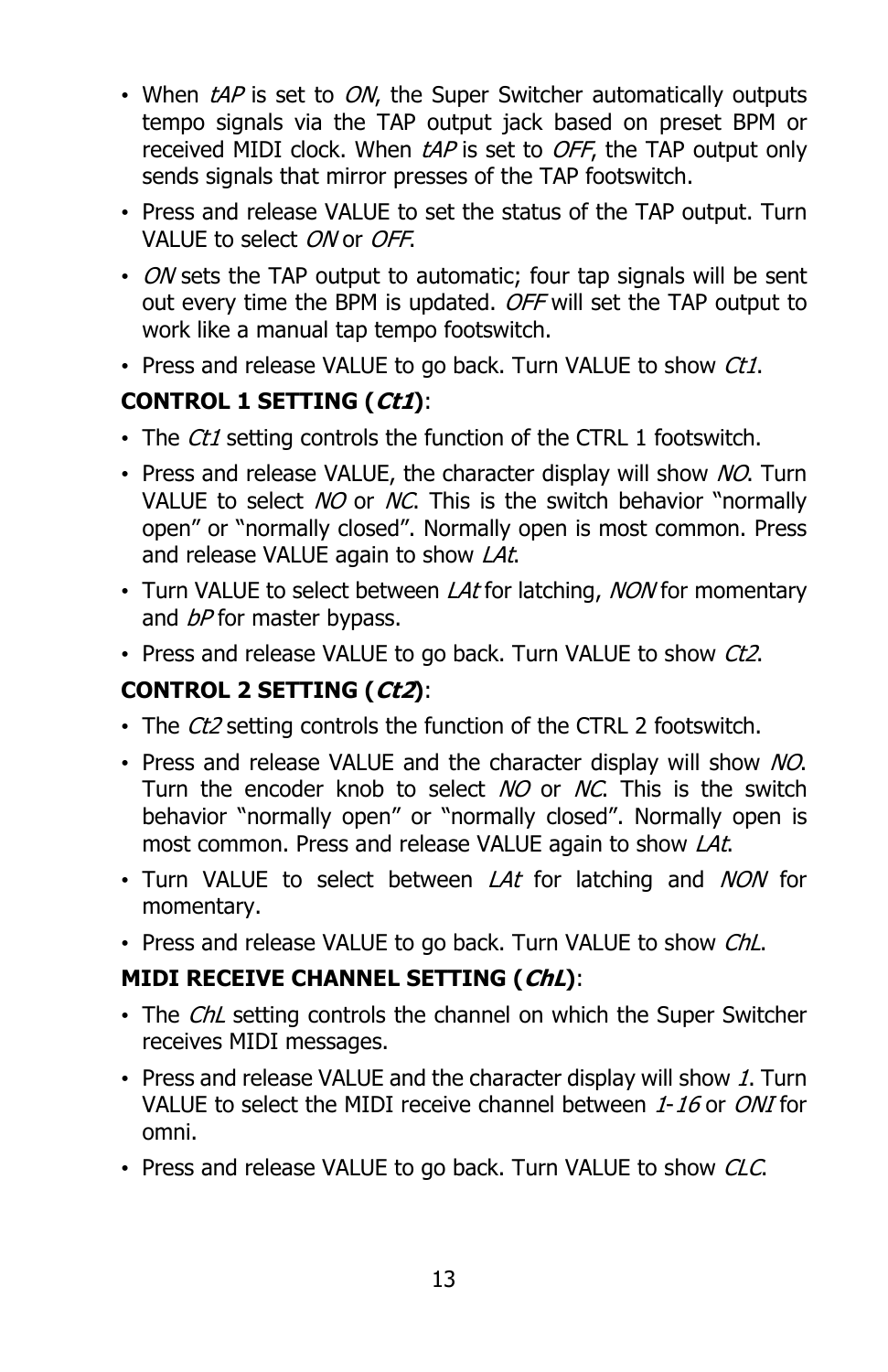### **MIDI CLOCK SETTING (CLC)**:

- The CLC setting controls whether or not the Super Switcher sends out MIDI Clock information.
- Press and release VALUE and the character display will show ON. Turn the encoder knob to select ON or OFF.
- Press and release VALUE to go back. Turn VALUE to show thU.

### **MIDI THRU SETTING (tHU)**:

- The *thU* setting controls whether messages received on the Super Switcher's MIDI IN port are relayed to the MIDI OUT port.
- Press and release VALUE and the character display will show OFF. Turn VALUE to select ON or OFF.
- Press and release VALUE to go back.

### **EXIT SETUP MENU**:

• At any time while editing the Global Settings menu, press and hold VALUE to save the current settings and exit Global Settings.

### **TEMPO MONITOR DISPLAY**

In Preset Mode or Instant Access Mode press and release VALUE to enter the Tempo Monitor display, which displays the current BPM value.

The value can be fine-tuned by turning VALUE, or by pressing the TAP footswitch two or more times at the required tempo.

If the Super Switcher is receiving MIDI Clock, the displayed BPM value represents the received MIDI Clock tempo.

Press and release VALUE to exit the Tempo Monitor display or press footswitches 1-8 to exit and engage that preset. Pressing PRESET, TUNER, BOOST, CTRL1 or CTRL2 will also exit the Tempo Monitor.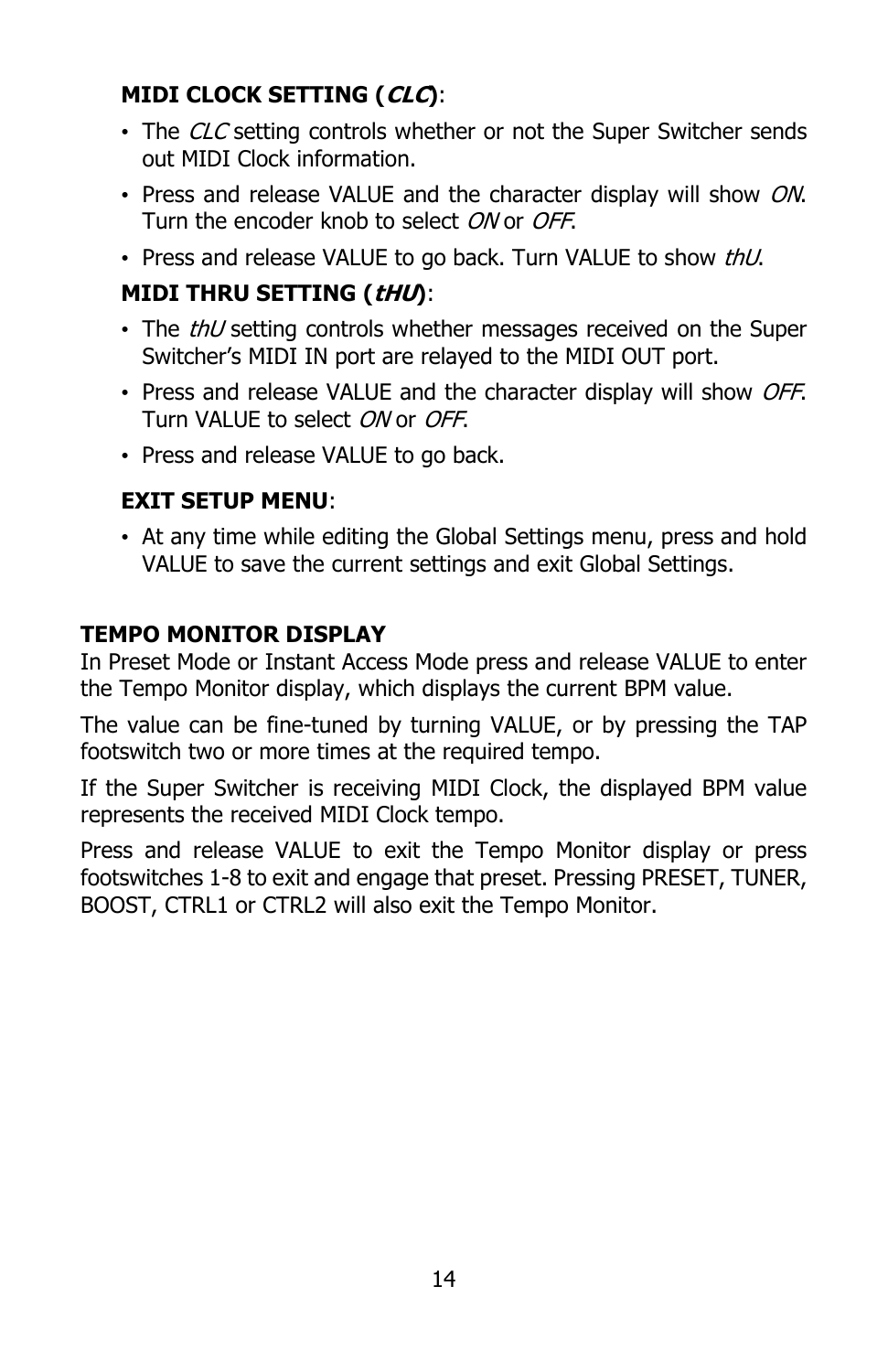## **RESTORING FACTORY SETTINGS**

To restore the Super Switcher to factory default settings:

- 1. Unplug the Super Switcher from power.
- 2. Press and hold the CTRL 1 & CTRL 2 footswitches while plugging power back in to the Super Switcher.
- 3. The character display will read  $E-H$ .
- 4. Release the two Control footswitches.
- 5. Press the BOOST footswitch and the character display will read  $rSt$ .
- 6. Press the BANK DOWN footswitch. The Super Switcher will restore to factory settings and the character display will read  $dUN$ .
- 7. Unplug power from the Super Switcher and reapply power to perform a power cycle.
- 8. The Super Switcher factory settings are now restored.